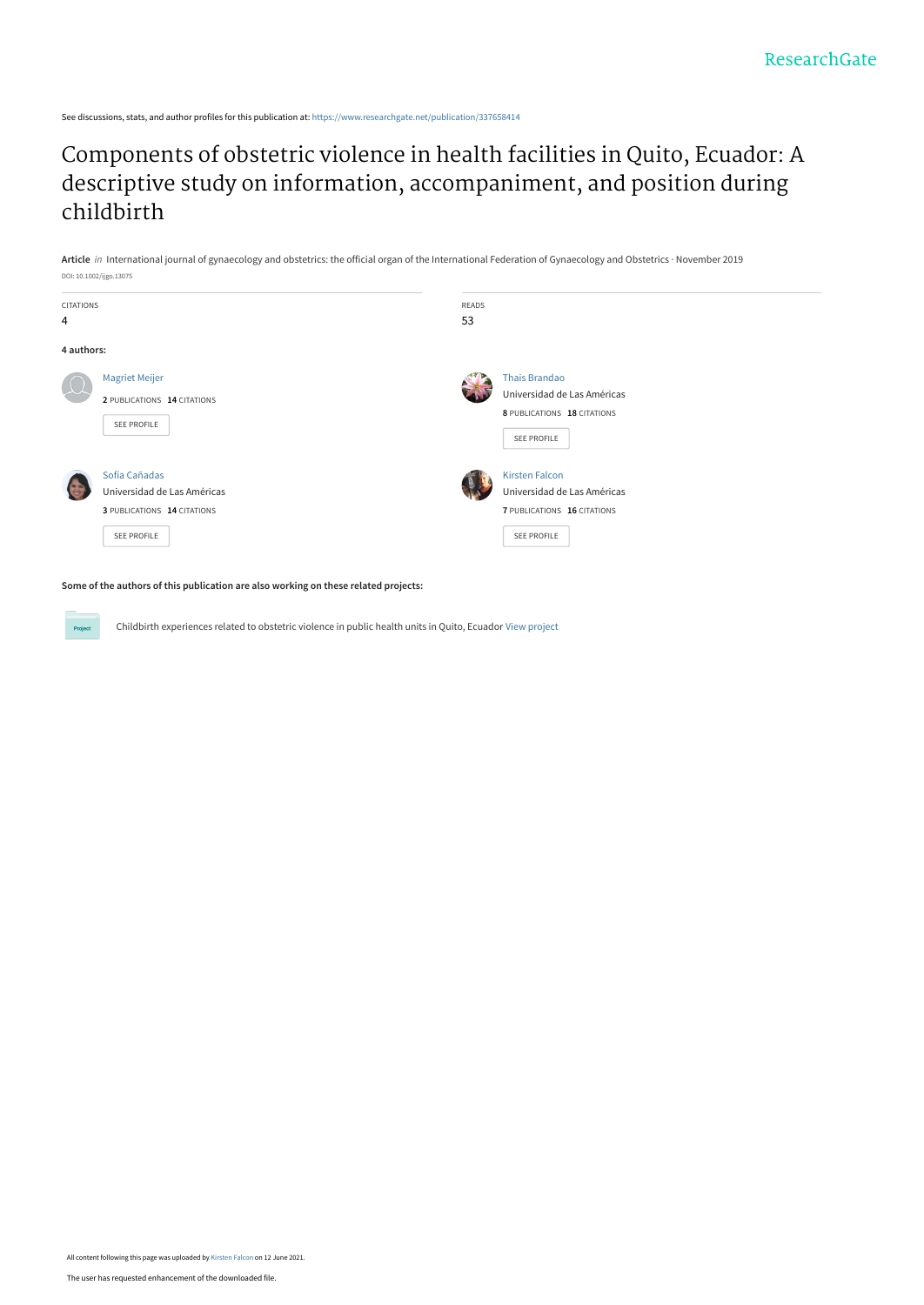# CLINICAL ARTICLE

**Obstetrics** 

#### GYNECOLOGY<br>OBSTETRICS **WILEY**

# $\langle \chi \rangle$

# **Components of obstetric violence in health facilities in Quito, Ecuador: A descriptive study on information, accompaniment, and position during childbirth**

|  | Magriet Meijer <sup>1</sup>   Thais Brandão <sup>2,*</sup>   Sofía Cañadas <sup>3</sup>   Kirsten Falcon <sup>4</sup> |  |  |
|--|-----------------------------------------------------------------------------------------------------------------------|--|--|
|--|-----------------------------------------------------------------------------------------------------------------------|--|--|

1 Area of Gynecological-Obstetric Violence, El Parto es Nuestro (EPEN), Barcelona, Spain

<sup>2</sup>School of Psychology, University of the Americas, Quito, Ecuador

<sup>3</sup>Faculty of Health Sciences, School of Medicine, University of the Americas, Quito, Ecuador

4 Faculty of Health Sciences, Nursing School, University of the Americas, Quito, Ecuador

#### \***Correspondence**

Thais Brandão, School of Psychology, University of the Americas, Quito, Ecuador. Email: t.brandao@udlanet.ec

**Funding Information** Universidad de las Américas Quito-Ecuador

#### **Abstract**

**Objective**: To describe three factors of obstetric violence in health centers that attend births in Quito, Ecuador: information; accompaniment; and free position.

**Method**: A cross-sectional descriptive study of 388 women was conducted, focusing on the analysis of three factors of obstetric violence. This study forms part of a larger study that explores the experiences of women in childbirth in Quito between July 1, 2016 and July 1, 2017.

**Results**: Of all procedures, the performance of episiotomies and the application of fundal pressure during the second stage of labor (Kristeller) stand out, as more than 35% of the women were not informed about them. In total, 121 (46.9%) women who gave birth vaginally were not given the opportunity to be accompanied by someone of their choice, neither in labor nor during delivery. While in the cases of cesarean deliveries, this increased to 116 (92.1%) women. A total of 119 (37.2%) women did not have the opportunity to choose their birthing position (or they did not know they could choose). During delivery, 138 (53.5%) women indicated the same.

**Conclusion**: Obstetric violence is seen in all three components: information; accompaniment; and free position.

#### **KEYWORDS**

Accompaniment; Childbirth experiences; Disrespect and abuse in childbirth; Information; Mistreatment; Obstetric violence; Position during childbirth

## **1** | **INTRODUCTION**

WHO denounces that all over the world "many women suffer disrespectful and offensive treatment during childbirth in health centers, which not only violates women's rights to respectful care, but also threatens their rights to life, health, and physical integrity. $^{1\prime\prime}$ 

Obstetric violence, a specific type of violation of women's rights, includes the right to equality, freedom, information, integrity, health, and reproductive autonomy. In 2007, obstetric violence was defined in legislation for the first time in Latin America, in Venezuela.<sup>2</sup> Shortly before that, in 2006, a law addressing Accompaniment during Labor, Birth and Postpartum was published in Puerto Rico.<sup>3</sup>

In Ecuador, the latest definition of obstetric violence has been extended to include the concept of "gynecological-obstetric violence".<sup>4,5</sup> It includes: abuse; imposing cultural practices and nonconsented scientific procedures; violation of professional secrecy; improper medicalization; inconsideration for natural processes of pregnancy, childbirth, and postpartum; forced sterilization; loss of autonomy and women's incapacity to freely decide over their body and their sexuality; all of which can have a negative impact on women's quality of life, especially in regards to their sexual and reproductive health.

The guidelines intended to assure the quality of maternal and neonatal care are laid out by the Ministry of Public Health.<sup>6,7</sup> Although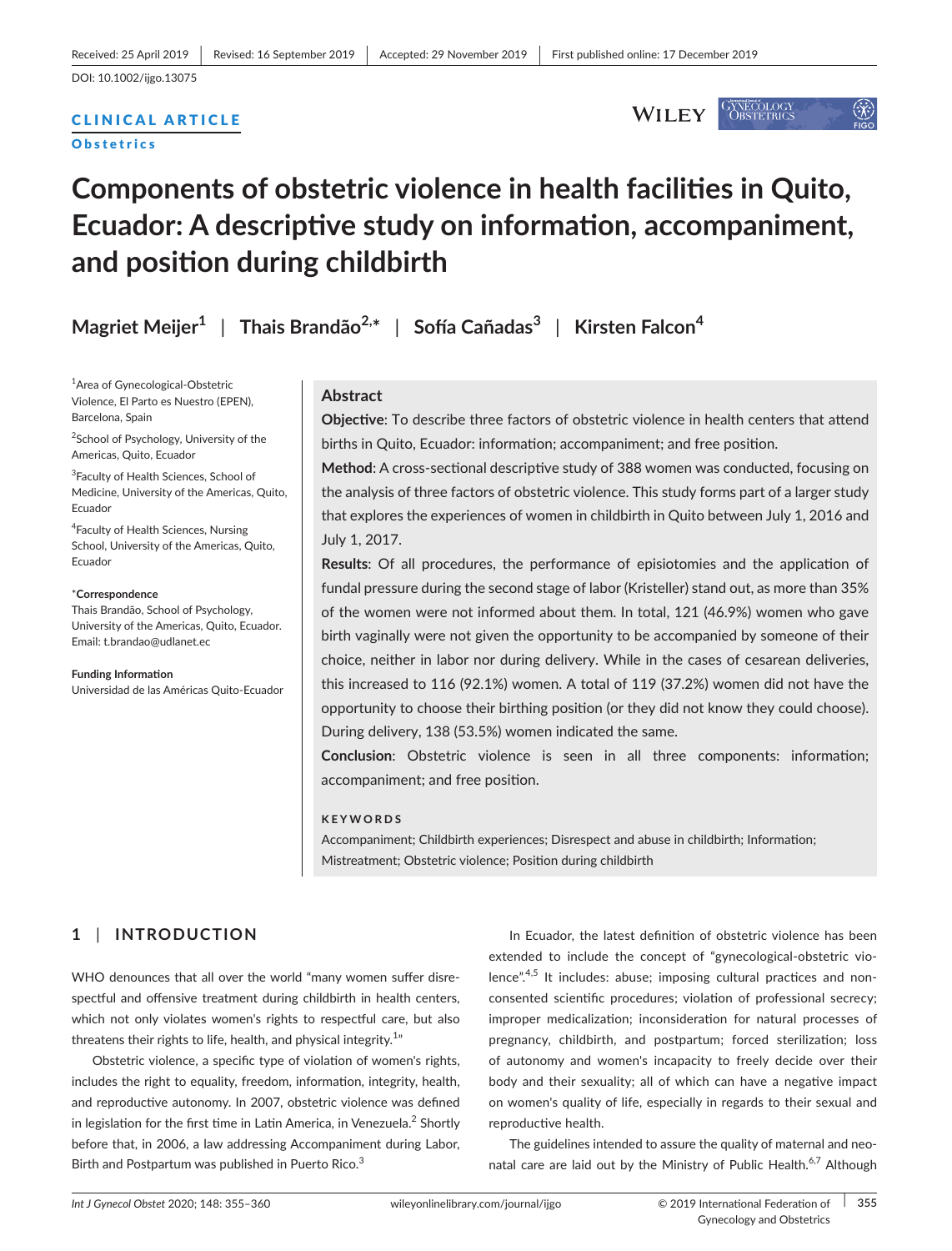they aim at ensuring high quality care that is respectful of women's rights, this is not always the case.

In this context, the objective of this study is to describe the level of obstetric violence in public health facilities in Quito, for the following three components: (1) the information provided to the mother; (2) the accompaniment of the mother; and (3) the positions during childbirth.

In Ecuador, patients have the right to be informed about the care they receive, as well as the right to make decisions about the procedures they are about to undergo.<sup>8</sup> Maternal care is not an exception. For women to be able to make informed decisions, they must become the main focus of maternity care.<sup>9</sup>

Indicators of the International Federation of Gynecology and Obstetrics (FIGO), the International Confederation of Midwives (ICM), the White Ribbon Alliance (WRA), the International Pediatrics Association (IPA), and WHO mention the use of informative material and community engagement to protect the right to be informed, as feasible interventions for low- and high-resource countries alike.<sup>10</sup>

Access to information is an important issue for women. In a qualitative study, $^{11}$  a large group of women were asked what they believed could have prevented or diminished their traumatic experiences during childbirth. Good communication with health personnel to make informed decisions and feel empowered is essential.

This article describes the information that women received during the application of one or more of the following seven medical procedures: Kristeller (fundal pressure in the second stage of labor); episiotomy; shaving (pubic hair); enema; amniotomy (artificial rupture of membranes); use of forceps; and tubal ligation. As specified by multiple clinical guidelines, as well as by both state institutions and global organizations, most of these procedures are not recommended medical practices.<sup>1,2</sup> The application of forceps should only be practiced during certain situations following specific indications. $4,11$  In the case of ligature, the lack of information is a violation of women's sexual and reproductive rights. $^{12,13}$ 

The right to accompaniment and support during childbirth was also examined. As described in a systematic qualitative review, it is important for women to feel supported in a caring environment during childbirth. [Correction added on 2 January 2020 after first online publication: reference 13 citation has been removed from the preceding sentence.] The present study shows that most women hope to have an experience of labor and delivery that allows them to be "in a psychologically safe environment with continuity of practical support and the emotional support of a birth partner".<sup>14</sup> They attribute the lack of practical and emotional support as one of the main causes of trauma during childbirth.

FIGO and its global partners (IPA, ICM, WRA, WHO) consider accompaniment such an important issue that they started the Mother and Baby Friendly Birth Facility (MBFBF) initiative,<sup>15</sup> an organization that provides mothers with information and options and that is dedicated to diminishing disrespectful/abusive care during childbirth in facilities (DACF), and—more recently—the International Childbirth Initiative, a global initiative to provide guidance and support for safe and respectful maternity care.<sup>16</sup> One of the criteria used by FIGO to determine whether an establishment qualifies as friendly, is for a mother to be able to choose one or more companions during childbirth.

Hollander et al.<sup>10</sup> define the choice of the companion for childbirth as "allowing all women who give birth to have the comfort of at least one person of their choice (for example, father, partner, family member, friend and traditional midwife) to accompany them throughout the birth."

The third and last component is the choice of position during labor and delivery. The positions to choose from may include semisitting, left lateral decubitus, lithotomy, and supported on all fours. A systematic review<sup>17</sup> that included 25 trials (5218 women) evaluated the effects of stimulating women in the second period of delivery to assume positions other than lithotomy, including walking, sitting, standing, and kneeling versus supine and semi-recumbent, showing that women in low-risk labor benefit from being informed of different positions during birth.

Evidence indicates that mobility, walking, and vertical positions in labor can reduce its duration and lower the risk of cesarean delivery and need for medicalization, such as epidural requirements for pain. The right to move freely can possibly decrease medical interventions, as it is not proven to increase them. $^{18}$ 

The vertical position in relation to the horizontal position during delivery decreases the expulsive period due to a considerably greater efficiency in the intensity and strength of the uterine contractions which are more effective in the vertical position, with a decrease in the perception of pain.<sup>19</sup> If a woman is forced to adopt a horizontal position, she is put at greater risk of aortocaval compression which worsens oxygenation during the expulsive phase. Such positions may also cause a decrease in the anterior and posterior pelvic diameters.<sup>18</sup> Free position is recommended both during labor and delivery, in pregnancies considered to be normal and free of complications.

The aim of the present study was to describe the level of obstetric violence concerning three components: (1) the information provided to the mother; (2) the accompaniment of the mother; and (3) the positions during childbirth.

### **2** | **METHODS**

The present study is part of a larger one, in which several criteria of obstetric violence were identified. The larger study investigates the postpartum experiences of women from units of the Ministry of Health of Ecuador, between the years 2016 and 2017, using a descriptive cross-sectional design with a quantitative and qualitative approach.<sup>20</sup>

The study is based on a questionnaire that was designed and reviewed by national and international experts. $21-23$  It consists of 32 questions, divided into six sections of obstetric violence, and one section on the knowledge and perception of it: (1) Non-consensual care; (2) Physical violence; (3) Information; (4) Psychological Violence; (5) Negligent Care; (6) Confidentiality and Discrimination; and (7) Perception of Obstetric Violence. This instrument was developed based on earlier research, initially inspired by the Bowser and Hill classification.<sup>24</sup>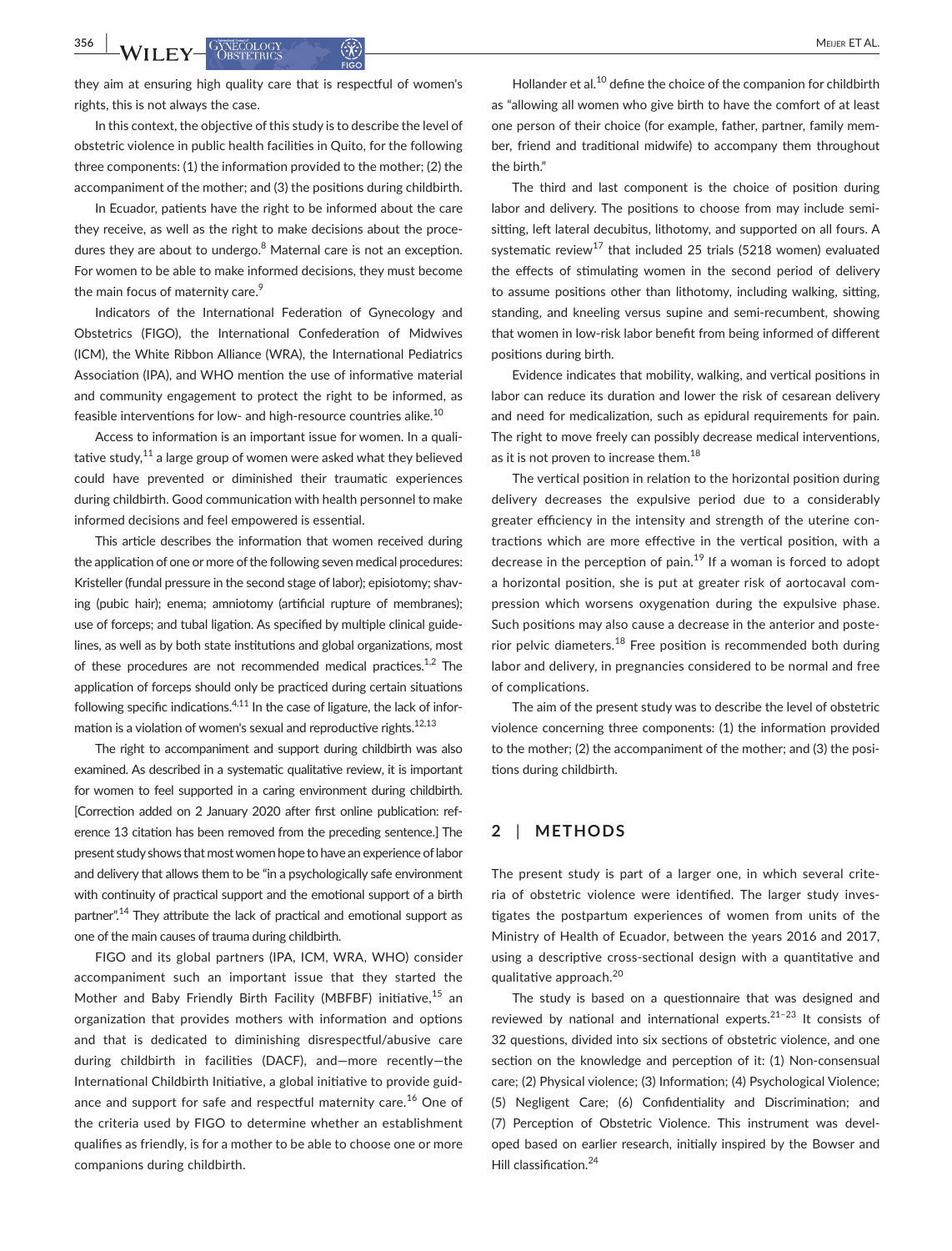Out of 17 126 women who gave birth at institutions belonging to the public sector, a sample of 388 women was taken into consideration for the study. The sample was gathered taking into account an error of 0.05%, a confidence level of 95%, and expected prevalence of obstetric violence of 50%. All of the participants were interviewed in care centers provided by the Ministry of Health. The women were randomly selected using a stratified approach that was proportional to the number of deliveries in each of the institutions (health centers, maternity wards, and hospitals).

Woman were selected for the study only if they were in the postpartum period, 1 hour to 1 month after a low-risk delivery, and if their child's birth took place in one of the health units included in the study. Not included in the study were women in postpartum with signs of depression, mental disability, and/or cases of fetal death due to ethical issues. With the aim of describing obstetric violence in deliveries without complications, complicated ones were excluded from the study.

It cannot be ruled out that exclusion bias might play a role in this study. Women with negative experiences during childbirth might be less, or more, inclined to participate.

Another possible source of bias relates to privacy. Though efforts were made to provide privacy to the women, the fact that the interviews were conducted in the same establishment where the participants gave birth might have influenced the freedom they felt to speak.

The study was conducted in 13 delivery units of the Ministry of Public Health (MSP) within the Metropolitan District of Quito-Ecuador, covering all the different levels of health care (health centers, hospitals, maternity hospitals).

The researchers were trained to conduct all the interviews themselves. The mothers decided to participate freely after an explanation of the study and signed an informed consent form. Data collection was done individually, with consideration for the privacy of the mothers. The study was approved by the Ethics Committee of Health Ministry from Quito, Ecuador.

SPSS version 24 was used for statistical analysis. The results were obtained using a descriptive approach and the frequency and percentage of women exposed to the established domains of violence were calculated and presented in charts. The present study does not intend to make any inference regarding the population under study.

## **3** | **RESULTS**

The ages of the women who participated in the study were in the range of: 18–20 years (13.6%); 20–29 years (61.3%); and up to 30–39 years of age (24.9%). Regarding ethnicity, 331 (97.9%) defined themselves as mestizo, 25 (6.4%) as indigenous, 8 (2.1%) as black, 8 (2.1%) as white, 8 (2.1%) as mulatto and 3 (0.8%) as montubia.

With respect to level of education, 239 (61.6%) of the women surveyed indicate completing middle school, 76 (19.6%) completed higher education, 70 (18%) completed elementary school, and 3 (0.8%) did not complete any studies.

#### **3.1** | **Information for the mother**

Table 1 presents the procedures that were performed, the information related to these procedures, and the information provided by the health personnel, according to the mother. The results show that for each one of the procedures carried out in different health units, the mothers were not provided with enough information.

Where episiotomy and Kristeller are concerned, more than onethird of the women indicated that information was not given to them before the procedure was performed. These data have already been explored in an earlier paper, when describing the omission of the right to information.<sup>20</sup>

In regards to shaving of genitals and enemas (both are procedures not recommended by WHO), $25$  users were denied information about the procedure performed in more than half of the cases. The situation is similar for premature rupture of membranes and use of forceps.

As for tubal ligation, an irreversible procedure of female sterilization, it was found that within the total valid data, 2 (5.3%) women of the 39 (49.4%) were not informed about the procedure beforehand.

|  | <b>TABLE 1</b> Procedures performed and information given about them $(n=358)$ . <sup>a</sup> |  |  |  |  |  |  |  |  |
|--|-----------------------------------------------------------------------------------------------|--|--|--|--|--|--|--|--|
|--|-----------------------------------------------------------------------------------------------|--|--|--|--|--|--|--|--|

|                                |                     |           | Informed about the performed procedure |           |  |
|--------------------------------|---------------------|-----------|----------------------------------------|-----------|--|
|                                |                     |           |                                        |           |  |
|                                | Procedure performed | <b>No</b> | Yes                                    | Frequency |  |
| Episiotomy                     | 94 (72.3)           | 32(34.0)  | 61 (64.9)                              | 93        |  |
| Kristeller                     | 46(56.8)            | 20(40.8)  | 29(59.2)                               | 49        |  |
| Shaving                        | 46 (55.4)           | 31(67.4)  | 15 (32.6)                              | 46        |  |
| Enema                          | 14(24.1)            | 8(57.1)   | 5(35.7)                                | 13        |  |
| Premature rupture of membranes | 117 (81.8)          | 46 (39.3) | 70 (59.8)                              | 116       |  |
| Forceps                        | 3(6.7)              | 2(66.7)   | 1(33.3)                                | 3         |  |
| Tubal ligation                 | 38 (49.4)           | 2(5.3)    | 36(94.7)                               | 38        |  |

<sup>a</sup>Values are given as number (percentage).

 $^{\rm b}$ Valid totals: some mothers had a procedure but did not remember if they were informed or not; therefore, the information totals are not equal to the total of procedures performed.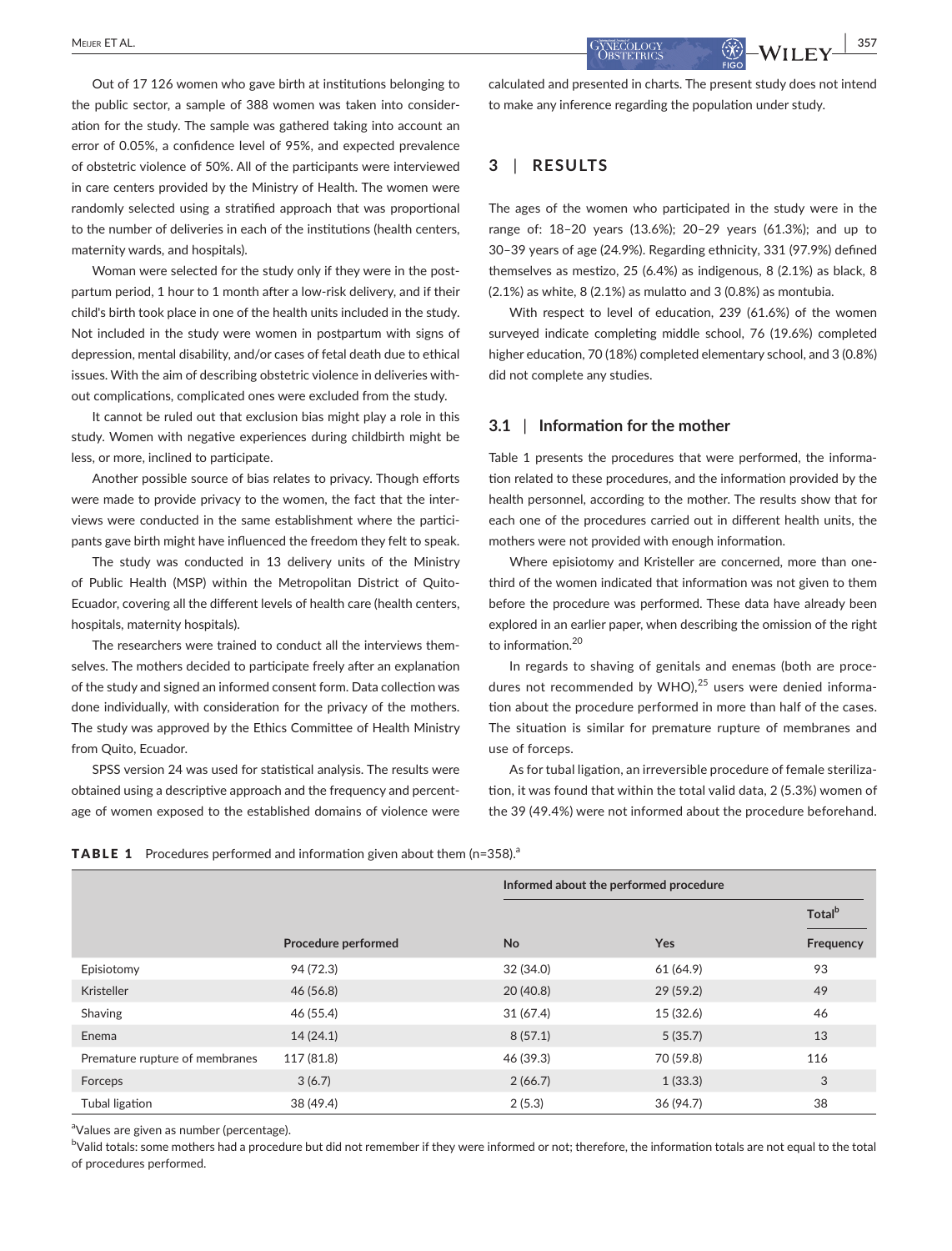|  |  |  | TABLE 2 Permission for accompaniment during labor (n=360). <sup>a</sup> |
|--|--|--|-------------------------------------------------------------------------|
|--|--|--|-------------------------------------------------------------------------|

|                              |                      | Did the health staff allow you to be<br>accompanied by one or more people<br>of your choice during labor? |            |       |  |
|------------------------------|----------------------|-----------------------------------------------------------------------------------------------------------|------------|-------|--|
|                              |                      | No                                                                                                        | Yes        | Total |  |
| Your baby<br>was born<br>by: | Vaginal<br>delivery  | 119 (46.9)                                                                                                | 135 (53.1) | 254   |  |
|                              | Cesarean<br>delivery | 90 (84.9)                                                                                                 | 16(15.1)   | 106   |  |
| Total                        |                      | 209 (58.1)                                                                                                | 151 (41.9) | 360   |  |

<sup>a</sup>Values are given as number (percentage).

#### **3.2** | **Accompaniment for the mother**

Table 2 presents the results of accompaniment in labor. Of the 360 women who responded, 254 (70.6%) women indicated that they had a vaginal delivery and 106 (29.4%) women indicated that they had a cesarean delivery.

In the case of vaginal delivery, 119 (46.9%) women indicated that the health personnel did not allow them to be accompanied. In the case of caesarean delivery, 90 (84.9%) women indicated that accompaniment was not allowed during labor before the surgical intervention.

Table 3 presents the results for allowing accompaniment during vaginal/cesarean delivery. In the case of vaginal delivery, 121 (46.9%) women indicated that the health personnel did not allow them to be accompanied. In the case of caesarean delivery, 116 (92.1%) women indicated that it was not allowed.

Table 4 presents the results for allowed accompaniment during the immediate postpartum period. In the case of vaginal delivery, 17 (6.6%) women indicated that the health personnel did not allow them to be accompanied during the immediate postpartum period at any time. In the case of cesarean delivery, 11 (8.8%) women indicated that it was not allowed.

TABLE 3 Permission for accompaniment during vaginal/cesarean delivery ( $n=384$ ).<sup>a</sup>

|                              |                      | Did the health staff allow you to be<br>accompanied by one or more people<br>of your choice during vaginal delivery/<br>cesarean section? |            |       |  |
|------------------------------|----------------------|-------------------------------------------------------------------------------------------------------------------------------------------|------------|-------|--|
|                              |                      | <b>No</b>                                                                                                                                 | Yes        | Total |  |
| Your baby<br>was born<br>by: | Vaginal<br>delivery  | 121 (46.9)                                                                                                                                | 137 (53.1) | 258   |  |
|                              | Cesarean<br>delivery | 116 (92.1)                                                                                                                                | 10(7.9)    | 126   |  |
| Total                        |                      | 237(61.7)                                                                                                                                 | 147 (38.3) | 384   |  |

<sup>a</sup>Values are given as number (percentage).

TABLE 4 Permission for accompaniment during the immediate postpartum period (n=384).<sup>a</sup>

|                 |                      | Did the health staff allow you to<br>be accompanied by one or more<br>persons of your choice during the<br>immediate postpartum period<br>(24 h after delivery)? |                                  |           |              |
|-----------------|----------------------|------------------------------------------------------------------------------------------------------------------------------------------------------------------|----------------------------------|-----------|--------------|
|                 |                      | No                                                                                                                                                               | Only during<br>visiting<br>hours | Yes       | <b>Total</b> |
| Your<br>baby    | Vaginal<br>delivery  | 17(6.6)                                                                                                                                                          | 204 (78.8)                       | 38 (14.7) | 259          |
| was<br>born by: | Cesarean<br>delivery | 11 (8.8)                                                                                                                                                         | 100 (80.0)                       | 14 (11.2) | 125          |
| Total           |                      | 28 (7.3)                                                                                                                                                         | 304 (79.2)                       | 52(13.5)  | 384          |

<sup>a</sup>Values are given as number (percentage).

While the majority of women indicated that they were allowed to be accompanied in the immediate postpartum period, this was only permitted during the visiting hours.

#### **3.3** | **Position during childbirth**

Of the 388 women surveyed, 320 (82.5%) indicated they went through labor (Table 5). Of these women, 119 (37.2%) could not choose the position they wanted or did not know they could choose during labor.

When asking the same question about the childbirth phase, it was not possible for 138 (53.5%) women to choose the position they wanted or they did not know they could choose a position (Table 6).

#### **TABLE 5** Free position, with and without labor (n=388). $^{\circ}$

|                          |                        | Did the health staff allow you to<br>freely choose a position? |                                        |            |              |
|--------------------------|------------------------|----------------------------------------------------------------|----------------------------------------|------------|--------------|
|                          |                        | No                                                             | I did not<br>know<br>I could<br>choose | <b>Yes</b> | <b>Total</b> |
| Were<br>you in<br>labor? | Yes, with<br>labor     | 100 (25.8)                                                     | 19 (4.9)                               | 201 (51.8) | 320 (82.5)   |
|                          | No, with-<br>out labor |                                                                |                                        |            | 68 (17.5)    |
|                          | Total labor            |                                                                |                                        |            | 388 (100.0)  |
| Your<br>baby             | Vaginal<br>delivery    | 102(26.3)                                                      | 36(9.3)                                | 258 (66.5) | 258 (66.5)   |
| was<br>born<br>by:       | Cesarean<br>delivery   |                                                                |                                        |            | 130 (33.5)   |
|                          | <b>Total birth</b>     |                                                                |                                        |            | 388 (100.0)  |

<sup>a</sup>Values are given as number (percentage).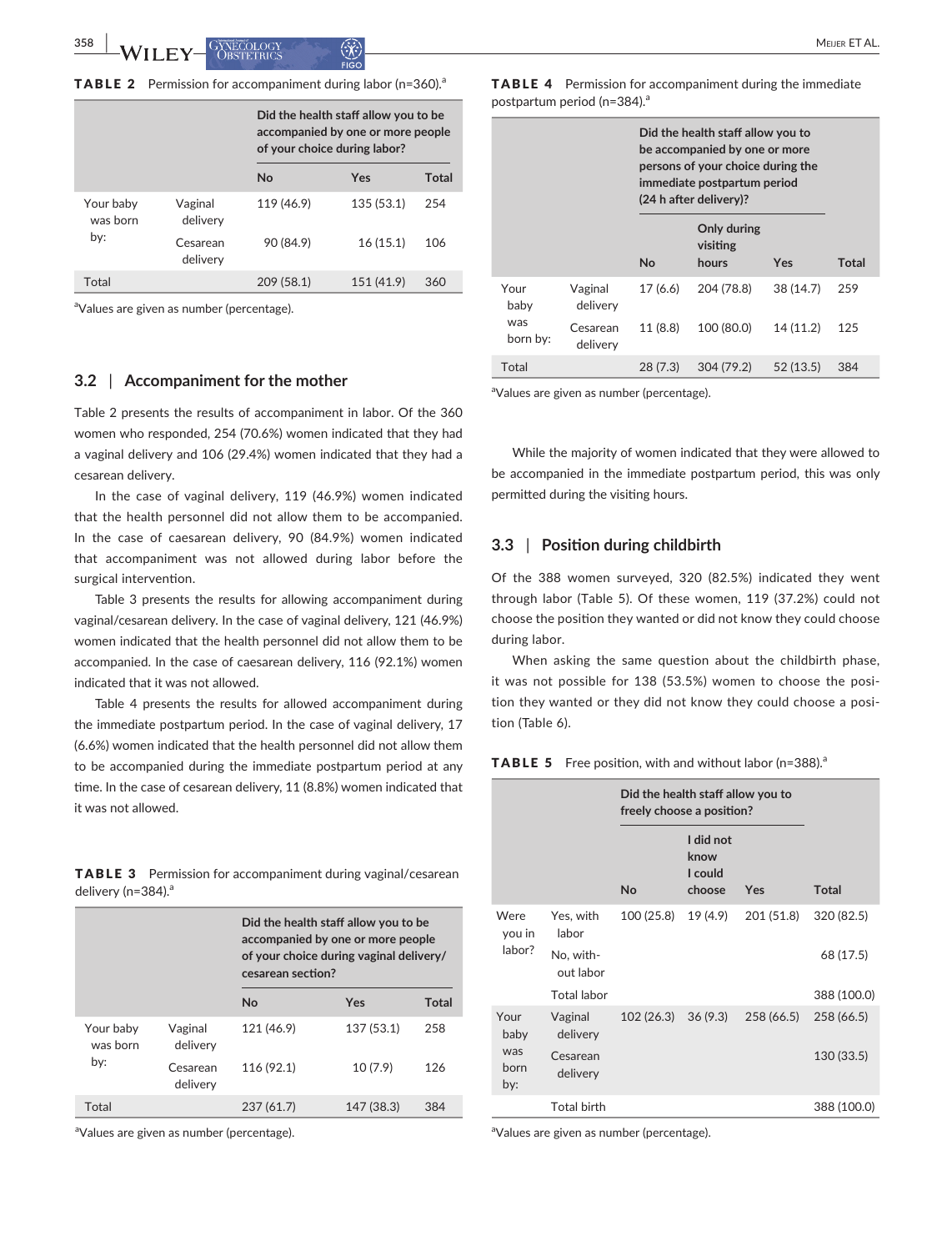#### **TABLE 6** Free position during childbirth ( $n=258$ ).<sup>a</sup>

|                       |                                 |             | Percentage<br>valid |
|-----------------------|---------------------------------|-------------|---------------------|
| Valid                 | <b>No</b>                       | 102 (26.3)  | 39.5                |
|                       | I did not know<br>Lcould choose | 36(9.3)     | 14.0                |
|                       | Yes                             | 120 (30.9)  | 46.5                |
|                       | Total                           | 258 (66.5)  | 100.0               |
| Caesarean<br>delivery |                                 | 130(3.5)    |                     |
| Total                 |                                 | 388 (100.0) |                     |

<sup>a</sup>Values are given as number (percentage).

## **4** | **DISCUSSION**

#### **4.1** | **Information for the mother**

The Ministry of Public Health in Ecuador defines receiving information as a patient's right during the various stages of health care. $8$  It is further specified that this right refers to "the information concerning the diagnosis of their health status, the prognosis, the treatment, the risks to which they are medically exposed, the probable length of incapacitation and the alternatives for care and existing treatments, in terms that the patient can reasonably understand and be enabled to make a decision on the procedure to be followed." However, in practice, women do not always get the information they need to make an informed decision.

#### **4.2** | **Accompaniment for the mother**

When the focus is on women who give birth by cesarean delivery, it was seen that almost none were given the opportunity to be accompanied by someone of their choice.

In the postpartum period, the scenario changes, in the sense that almost all women (regardless of the type of delivery) were allowed to be accompanied, with the only restriction being that accompaniment was only allowed during visiting hours.

This result suggests that there is room for significant improvement.

#### **4.3** | **The position of childbirth**

Even though it is recommended by the WHO to encourage the adoption of mobility during labor in women at low risk, the majority of women who give birth are not offered the opportunity to freely choose a position.<sup>25</sup> Providing freedom of position has a positive influence on neonatal and gynecological obstetric components.<sup>17,18</sup>

There are limitations to this study. First, the type of establishments included represent only the three levels of health care of the units in the Ministry of Health. Other establishments of the public health system will be included in a later investigation. A second limitation refers to the fact that obstetric violence is only analyzed in births that are deemed uncomplicated and low-risk.

 **MEDER ET AL. 1959**  $\frac{1}{259}$  **1999**  $\frac{1}{259}$   $\frac{1}{259}$   $\frac{1}{259}$   $\frac{1}{259}$   $\frac{1}{259}$   $\frac{1}{259}$   $\frac{1}{259}$   $\frac{1}{259}$   $\frac{1}{259}$   $\frac{1}{259}$   $\frac{1}{259}$   **\frac{1}{259}** 

In conclusion, obstetric violence is present in public healthcare facilities in Quito that provide pregnancy, delivery, and postpartum care, within the three components that were taken into account: information; accompaniment; and position during childbirth.

#### **AUTHOR CONTRIBUTIONS**

TB conducted the investigation and contributed to the conception and design of the study, data collection, and writing and revising the manuscript. MM and SC contributed to the conception design of the study, data collection, and writing and revising the manuscript. KF contributed to the conception and design of the study, data collection, and revising the manuscript. AG contributed to data analysis and writing the manuscript.

#### **ACKNOWLEDGMENTS**

This research was funded by Universidad de las Américas Quito-Ecuador (project code MED.MF.17.08). We would like to thank the authorities of the Ministry of Public Health, as well as the women that participated in the study. We give special thanks to María Moreno de los Ríos for actively participating in all parts of the project together with the organization "El Parto es Nuestro" and Alejandro Galvis.

#### **CONFLICTS OF INTEREST**

The authors have no conflicts of interest.

#### **REFERENCES**

- 1. The World Health Organization (WHO). The prevention and elimination of disrespect and abuse during facility-based childbirth. WHO statement: Every woman has the right to the highest attainable standard of health, which includes the right to dignified, respectful health care. Published 2015.
- 2. Legislative Venezuela P. Law No 38.668 of 23 April, 2007 Organic Law on the right of women to a life free of violence. Published 2007. https://www.acnur.org/fileadmin/Documentos/BDL/2008/6604. pdf. Accessed December 09, 2019.
- 3. Legislative Assembly. "Law of Accompaniment during Labor, Birth and Postpartum Labor" [156-2006] Puerto Rico; Published 2016. http:// www.bvirtual.ogp.pr.gov/ogp/Bvirtual/leyesreferencia/PDF/Famil ia/156-2006.pdf. Accessed December 09, 2019.
- 4. Legislative Assembly of Ecuador. Law to prevent and eradicate violence against women. Published 2018. p. 1–43. http://www.cordi com.gob.ec/wp-content/uploads/downloads/2018/06/Ley%20par a%20prevenir%20y%20erradicar%20la%20violencia%20contra%20 la%20Mujer.pdf. Accessed December 09, 2019.
- 5. Ministry of Public Health of Ecuador. MSP. Law of Rights and protection of the patient. Published 2014. https://www.salud.gob. ec/wp-content/uploads/downloads/2014/09/Normativa-Leyde-Derechos-y-Amparo-del-Paciente.pdf. Accessed October 10, 2019.
- 6. Ministry of Public Health of Ecuador. *Immediate Labor, Delivery and Postpartum Care*. Ecuador: Quito; 2015.
- 7. Ministry of Public Health of Ecuador. *A Caesarean Delivery Care. Pract Clin Guide*. Ecuador: Quito; 2015.